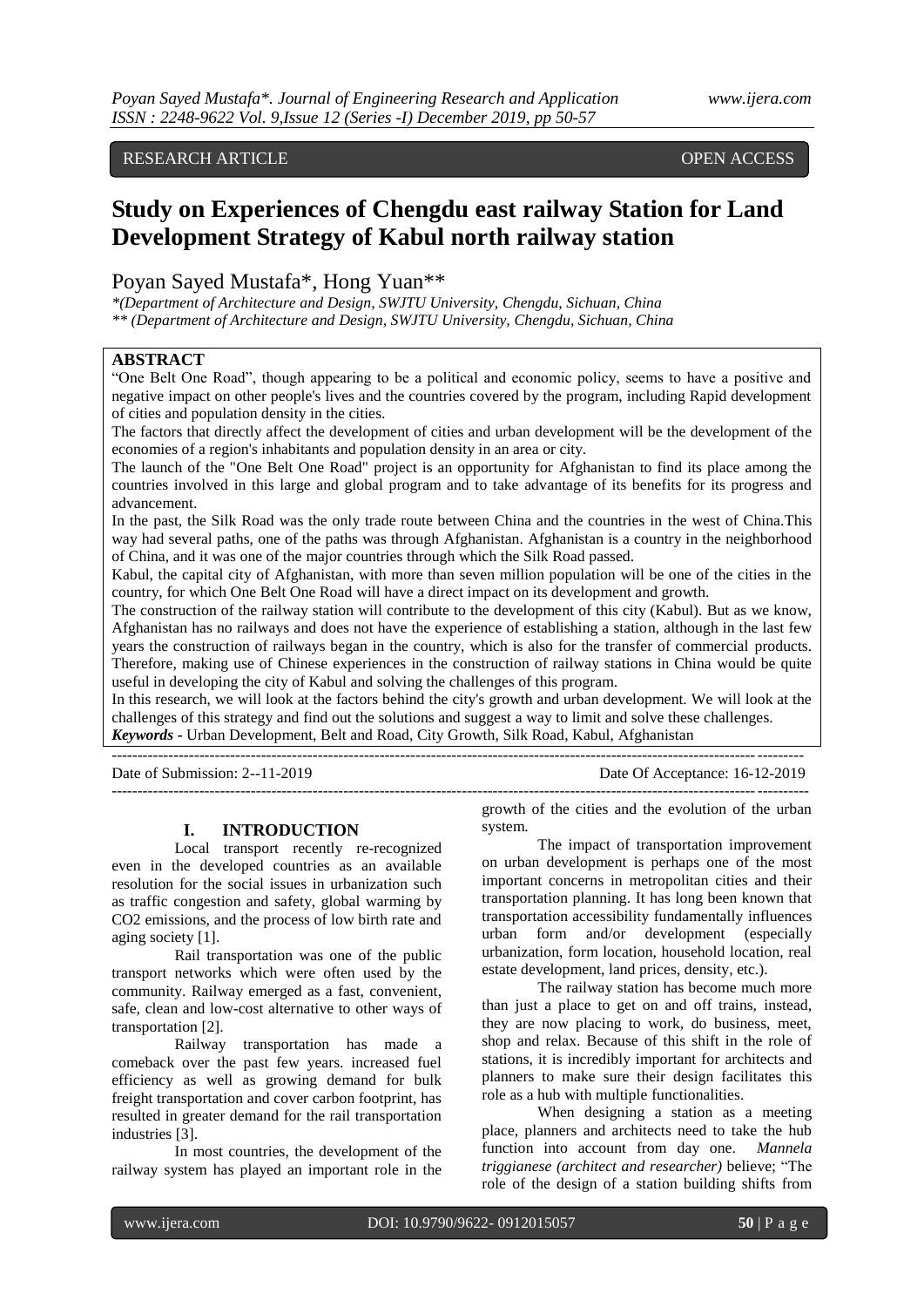designing a transportation hub without bearing to its surrounding to considering it as an integral part of the city and its district, the analysis of connections and passenger flows both inside and outside play a fundamental role" [4].

The prices of transportation planning, however, has until recently routinely ignored effects of major transportation improvement on urban form, and the consequent indirect effects that such induced development can have on the efficacy of alternative transportation investment strategies. One of them has been railway and central station, especially on the urban scale. So, this paper has presented a case on Experiences of Chengdu east railway Station for Land Development Strategy of Kabul north railway station. We will have a comparison of research including four factors:

- 1. Transportation planning and management.
- 2. Citizen engagement and collaboration.
- 3. Communications and collaborations between two stations and references of similar success cases.
- 4. Area planning and management strategy and the impact of the station on urban development in these two cities.

# **II. AFGHANISTAN`S RAILWAY SYSTEM**

In the past few decades, the construction of railways in Afghanistan has been repeatedly raised by both the government and other countries, but it has been facing disagreements and obstacles for some reason because the first proposed plan for the construction of a railway was more than a century ago. However, due to political and economic reasons, the process of building and developing railway lines in Afghanistan has not been much advanced[5].

The first line of the country was built a century ago in 1912. In the 1920s, the country purchased three locomotives and deployed them at the 7 km line from Kabul to Dar Al-Aman Palace Fig1. This electric line was later abandoned and did not expand for political reasons. In the twentieth century, proposals were made to connect the Russian Trans-Caspian railway to India through Sarakhs, Herat, and Kandahar. Moreover, around 1928, proposals were made to connect Jalalabad to Kabul, which should eventually be connected to Peshawar (a city in Pakistan), and few more routes to Kandahar and Herat should be added later on. But due to different political developments and changes of governments in the country, none of the said plans had come into action [5].



**Figure 1(Kabul Dar Al-Aman place line 1920)**

The new Afghan railways were established in September 2012. The aim of this railway is to manage the development and operation of existing and future Afghan railways to improve economic growth, support regional development and promote the development of Afghan passengers. It also seeks to ensure the reliable and efficient flow of resources, goods, and people across Afghanistan through development. Sustainable and coherent policies and regional and international partnerships, see Fig 2 [5].



**Figure 1(AFG National Railway Plan)**

In recent years, with increased stability in the country, Afghanistan is seeking to establish coherent railroads for domestic and international traffic. Currently, the total length of the railway lines built in Afghanistan is about 135 kilometers, one part of which is operating in Balkh at a limited level, but another part in Herat requires action to be used. However, in recent years, Afghanistan is trying to build its national rail network and join the international rail network [6].

### **III. TRANSPORTATION PLANNING AND MANAGEMENT**

Chengdu East Railway Station is located in Changhua District of Chengdu. It is an important transportation hub in the west [7], similar to Kabul north railway station, which will be constructed in the  $11<sup>th</sup>$  district in the north of Kabul, the capital of Afghanistan. The purpose of this station would be to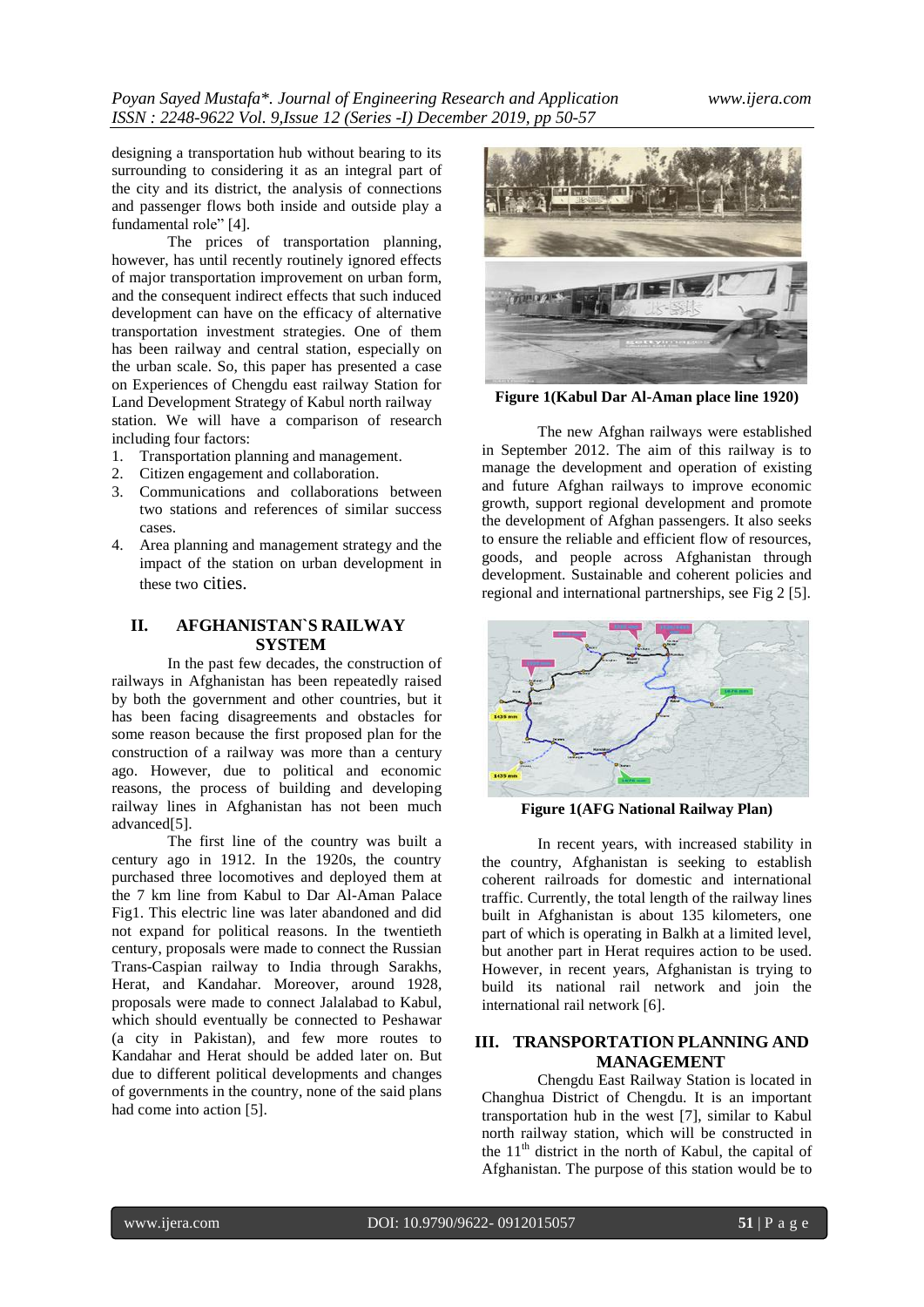connect Kabul with the north, east, south, and west of the country. It is 9.5 km from Kabul international airport in the south, 9.5 km from Kabul north bus station in the north, 34.4 km from Kabul east bus station in the east of the city and 12 km from Kabul west bus station in the west.



**Figure 2(Chengdu East Railway Station Area)**

Chengdu east railway station is 10km from the North Railway Station and 18 km from the airport. This station connects many domestic trunk lines. It is divided into two parts: the arrival of the yard and the inter-city yard. The station is divided into the east square, the east side, the west side, and the west square. The subway line 2 and the subway line 7, were added into the station. City bus station, and long-distance passenger station, there is a public vehicle parking lot and taxi station under the east and west squares. It is a convenient integrated transportation system hub Fig 4 [7].

The Chengdu East Railway Station looks and functions much like an airport than a train station, with ``200,000 passenger peridia`` (Wu Yong, director of the Chengdu Railway Bureau) and is built in 68 hectares area. With respect to passenger capacity and area, Kabul North railway station only has 10-hectares area and has a maximum 10,000 passengers per day, which is a very small number. We can manage passenger traffic and roads around the station with buses and taxies easily. With four direct bus lines to connect station to four cities' main bus station in the north, south, east, and west and one bus line to Kabul international airport and taxi agency to provide good facility and convenience for passengers. But we also can provide bikes, electric cars and horse carts for short distances. It will be very convenient and also helpful for decreasing air pollution and sound pollution in the city, especially around the station

### **IV. CITIZEN ENGAGEMENT AND COLLABORATION**

4.1 Chengdu East and Kabul North Stations Urban Development Strategy

The residential area around the Chengdu East Railway Station is a large proportion. Due to the proximity to the Tazishan Park and the

surrounding greenery, the Central Park Belt is planned. When residents are idle, most of them walk to various leisure places. However, in the current planning, the block size is large, not suitable for walking, failed to create a spatial scale suitable for walking [8].

Buses and taxis are seamlessly connected at the East Station, and you can get to the bus stop and taxi waiting for an area very close to the subway station. Most of the residents can change to the next destination by changing to the bus [8].

Most of the sites close to the East Station are public facilities, including functions such as hotels, businesses, offices, etc. see Fig 4.



*Figure 3(Chengdu East Railway Station Urban Development Area)*

In the range of 0-100 meters, it is a concentrated space for the integration of aboveground and underground space. The current integration of the above-ground and underground is more significant, and the planning is more reasonable. However, the underground passage of East Square to the car transfer station is straight, and the rest area should be appropriately increased [9].

In the range of 100-500 meters, the surrounding development intensity is medium, next to the East Station, there are two parts of the concentrated commercial area, including restaurants, shopping malls, hotels, etc. is the core business near the East Station. The East-West Square of the East Station vertically corresponds to the underground taxi platform and the bus stop [9].

In the range of 500-800 meters, the commercial land used for the station is greatly reduced, and the surrounding land is mostly occupied by land, see Fig 5 [9].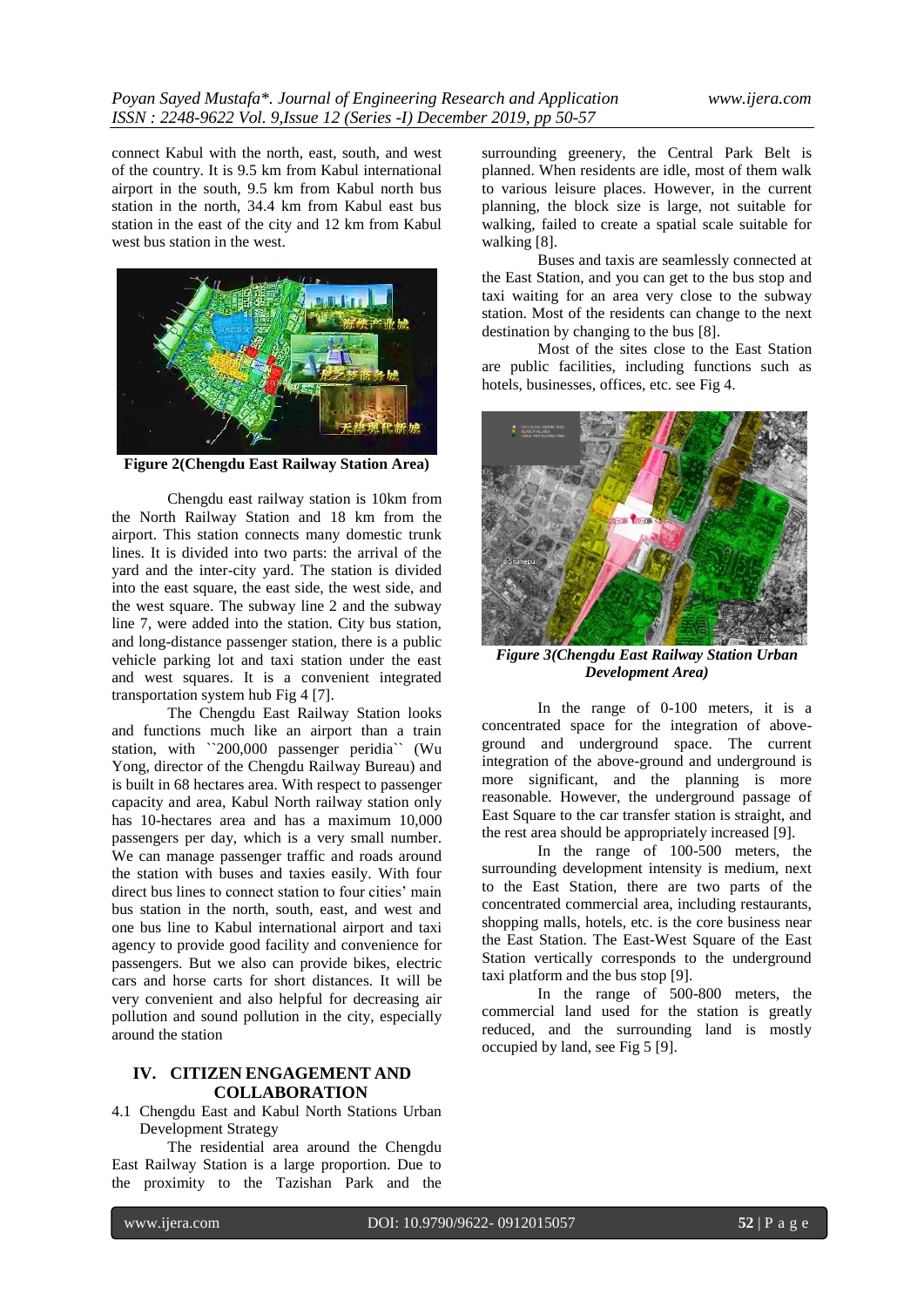

**Figure 4(Chengdu East Railway Station Area Development)**

The location of lands around railway stations vary greatly depending on the distance from the station[10] et al. ``Sphere theory`` based on TOD Mode, proposed ``three spheres`` structural model based on the previous example of development surrounding area of the railway station for Kabul North Railway Station area[10].

The first sphere is the core area which is 0.5-0.8km from the station, covering an area of 1- 1.5km². the area with the strongest direct association with the railway station where industries are serving stations directly and some other related businesses are concentrated. This area includes station yard, the main body of the hub, square accessory occupancy, bus station, urban transit station and other comprehensive means of transportation and service industries like large-scale business, hotels, business office, finance, exhibition, and entertainment industry, see Fig 6.



**Figure 5(Sphere Theory Model 0.5-0.8km)**

The second sphere extends and supplements the various function of the first sphere which is 0.8-1.5km, from the station with an area of 3-5km2. the major industries aggregated in the area

are cultural industry high-technology industry and land for the logistics industry and another business office. The functional orientation of the area shifts from passenger to residents. Various functions of the city have also transformed from "outward" to "inward-oriented" the development intensity of this area is relatively high, see Fig 7.



**Figure 6(Sphere Theory Model0.8-1.5km)**

The third sphere is the periphery area, the function of which is somewhat related to the operation of the railway station, but the dependence is not that high. The association between this area and station is more weakened, which is why the development intensity depends on the land property and development goal which is determined by a number of functions like the goal of urban development in the vicinity of that area, see Fig 8.



**Figure 7(Sphere Theory Model >1.5km)**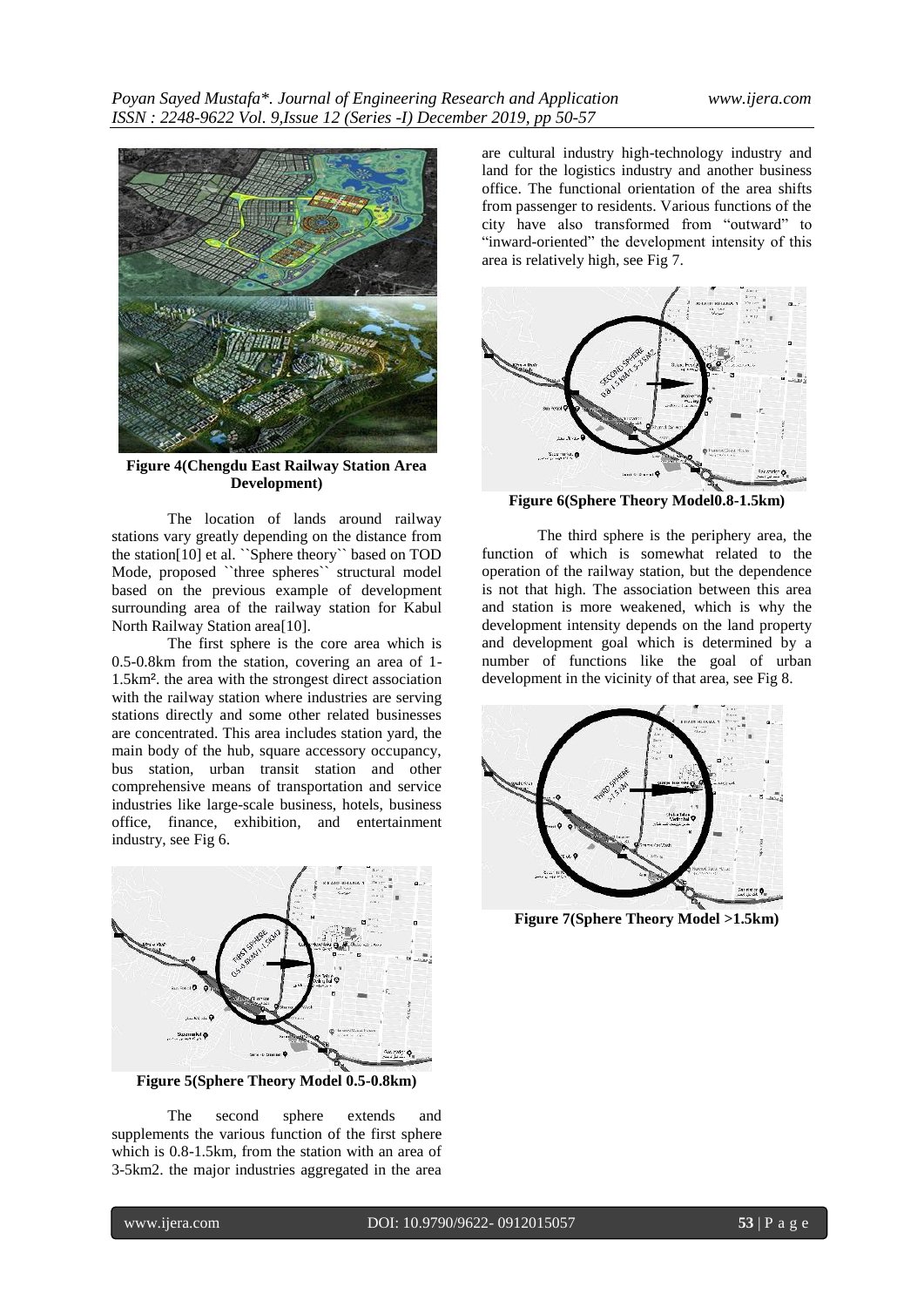| Level                                     | First sphere                                                                          | Second sphere                                                      | Third sphere                                                                     |
|-------------------------------------------|---------------------------------------------------------------------------------------|--------------------------------------------------------------------|----------------------------------------------------------------------------------|
| <b>Distance</b><br>from station<br>(km)   | $0.5 - 0.8$                                                                           | $0.8 - 1.5$                                                        | >1.5                                                                             |
| Effect                                    | Transportation<br>service area                                                        | Promote<br>the<br>region directly                                  | Catalyze<br>the<br>region<br>indirectly                                          |
| Vitality                                  | Very strong                                                                           | Strong                                                             | Marginal effect                                                                  |
| Influence<br>spatial<br>on<br>arrangement | Direct control                                                                        | Direct impact                                                      | $\overline{No}$<br>direct<br>association                                         |
| Impact<br>behaviors                       | Road<br>land<br>layout, function<br>land price                                        | Function.<br>population.<br>real estate                            | <b>Urban</b> function                                                            |
| Boundary<br>definition                    | clear<br>A<br>boundary<br>between<br>adjacent blocks                                  | Weakened<br>boundaries<br>'n<br>the<br>surrounding<br>neighborhood | Not<br>direct<br>reflection<br>on<br>land function.<br>with<br>blare<br>boundary |
| Highly<br>associated<br>function          | Carting, hotel,<br>business.<br>office.<br>information<br>industry.<br>tourism centre | <b>Business</b><br>office.<br>information.<br>residence            | <b>Urban</b> function                                                            |

**Table 1(Features of each sphere)**



**Figure 8(KBL North Railway Station Urban Development Site Plan base on Sphere Theory)** 4.2 Relevant Successful cases for Reference

*4.2.1 Shin-Yokohama Station in Japan build the center of the city* 

Shi-Yokohama station lies in Shinoharacho, Kohoku Ward Yokohama, Kanagawa Prefecture, Japan. Within the metropolitan circle of Tokyo and in the north of Yokohama, it is a railway station jointly operated by JR East JR Central and Yokohama City transportation bureau. The station is 11 minutes from the center of the city Prefecture, 26 minutes from Tokyo and 20 minutes from Honda Airport. Passengers can take the Shinkansen to Tokyo, Nagoya, Kyoto, Osaka, and Fukuoka and there are also buses to Honda Airport.

As the Southwest gateway of the Tokyo metropolitan circle, Shin-Yokohama caters to the demand for spatial expansion of Yokohama in the overall planning of Yokohama the area of the railway terminal is defined as the center of the city, forming "dual-core" development mode together with old Yokohama. The two are interdepended and complementing each other. With the area in front of the station the core area, it has developed into the gateway of the metropolis with comprehensive function. Commercial-office buildings and commercial complexes are distributed in the surrounding areas of the station and along the main road in front of the station. Within a 300-meter radius of the comprehensive junction is the core area of the growth of a new urban function, and approximately 500-2000-meter area of land between the station and the route can be used for the development of high-density urban development. The various functional area can be ranked in order of their dependence on transportation junction: circulation business, commerce, residence, and recreation; the residential area is relatively far from the station and the supporting facilities of public culture are distributed between the business district and residential area. At present, the surrounding area of the station has formed complete urban functional facilities including recreation, sports, conference, hotel, residence, cultural, business and convention, and exhibition Fig 10.



**Figure 9 (Shin-Yokohama Urban Development Area)**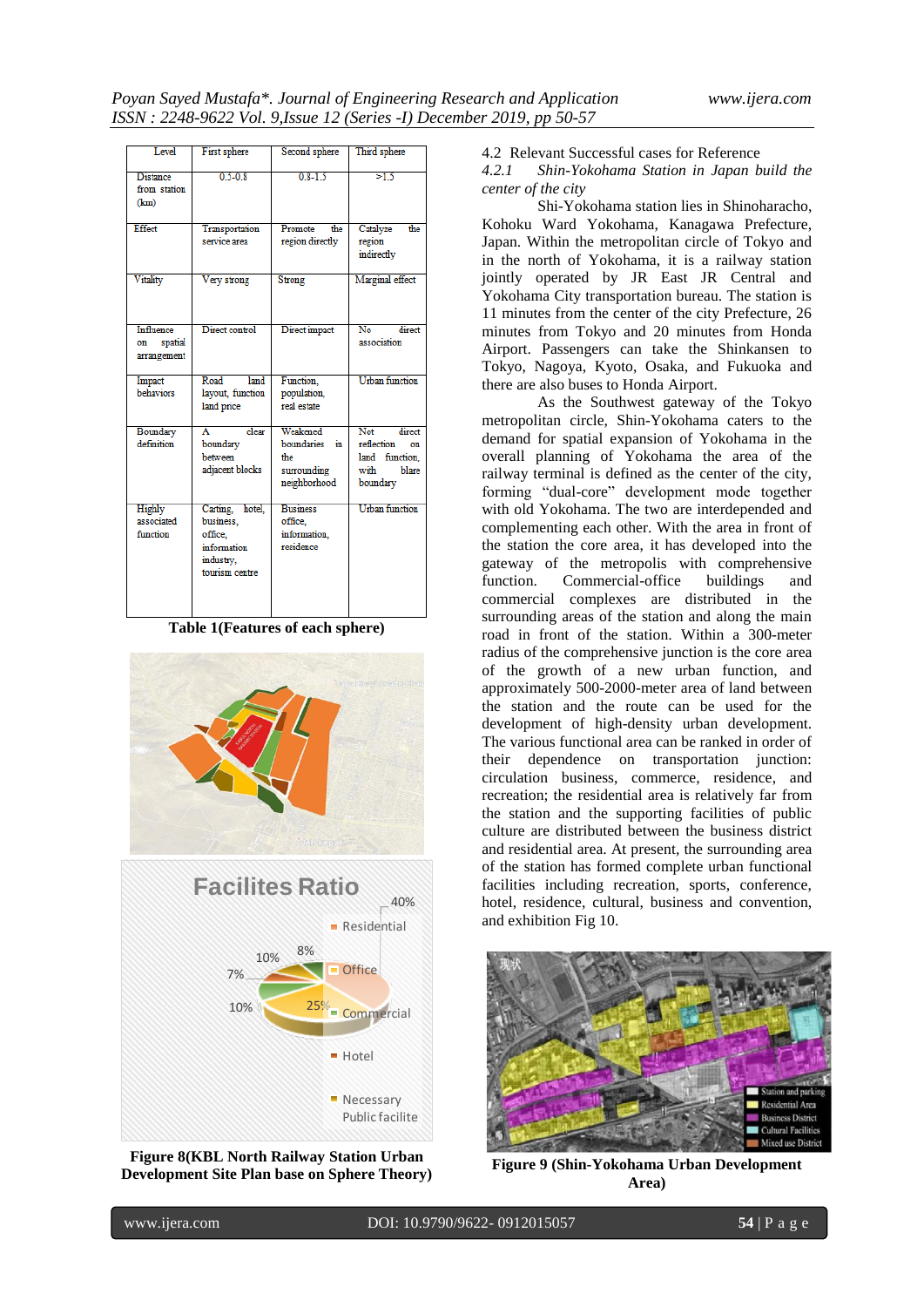#### *4.2.2 Lille In France: forging European commercial center*

Textile as its major industry before slipping into recession in the 80s, soon become the transportation hub of TVG because of its unique geographic location and a Eurostar traversing through its territory. The modern Lille station is equipped with the subway, streetcar and large parking lot with more than 6,000 parking spaces. Successfully grasping the golden opportunity. Lille benefits greatly from the function of high-speed railway in driving the economy and thrives on the people flow, material flow and information flow brought by high-speed railway and soon develop into one of the business centers of Europe.

Within a 500-meter radius of "Eura Lille" Station, there is a dense cluster of commercial and office facilities, as the center. The project of "Eura Lille" includes almost all urban functions and mobilizes the development of business, leisure entertainment and hotel industry around the area, with special emphasis on the third industry. It also plays a major role in gathering a stream of people to the area.

The sphere: 500-meter radius, mostly upscale commercial offices; second sphere:1.5km radius mostly concentrated commercial offices and supporting facilities and recreational facilities and municipal facilities: third sphere: 3km radius, mainly housing development and living facilities. After its completion, Lille has attracted a larger number of young people from surrounding cities to work and live here; moreover, the trading volume and price of real estate in the cities along TGV will increase substantially with the construction of the station, Fig 11.



**Figure 10(Lilli Railway Station Urban Area Map)**

# **V. RELATIONSHIP BETWEEN CONSTRUCTION OF RAILWAY STATION AND LAND DEVELOPMENT AROUND THE STATION**

5.1 The relationship between station and land price The land closer to the center of the city have higher land price due to lower transportation cost He. Ning et al. believed that was a certain degree of substitutability between land price and transportation facility. As a result, two impotent theories come into being: The Bit Rent Theory and the location theory. The improvement of transportation means the increase of traveling speed and the reduction of transportation fee; for example, rail transit improves the traveling speed of residents, decrease traveling time and reduce opportunity cost. The land rent is in an inverse proportion of the distance from the center of the city; besides the sum of the land rent and transportation cost is constant. The vanishing point of land rent represents the boundary of the city; when the transportation facility is improved the transport cost will be reduced, the land price will be improved corresponding and the vanishing point of land rent will move far away from city center. The phenomenon shows that the improvement of transportation technology and the facility will result in the outward movement and expansion of urban construction. Cities can rely on intercity railway a rapid means of transportation with large carrying capacity between cities, to from corridor spatial layout in which the surrounding areas of the station will be the polarized spots receiving priority in the development[11].



*Curve 1(Curve of Land Rent after the Development of Traffic Facilities)*

5.2 Railway Station Promoting Land Development The difference in the means of transportation is closely related to land use. The construction of a railway station can improve the complementation of the economic development in the region and give full play to the central cities` radiation function and complementation with surrounding cities. It is also conducive to regional integration. With large carrying capacity and frequent running with a shorttime-interval like a bus, the railway provides highly efficient and convenient services, timely transporting passenger flow, improving the accessibility of area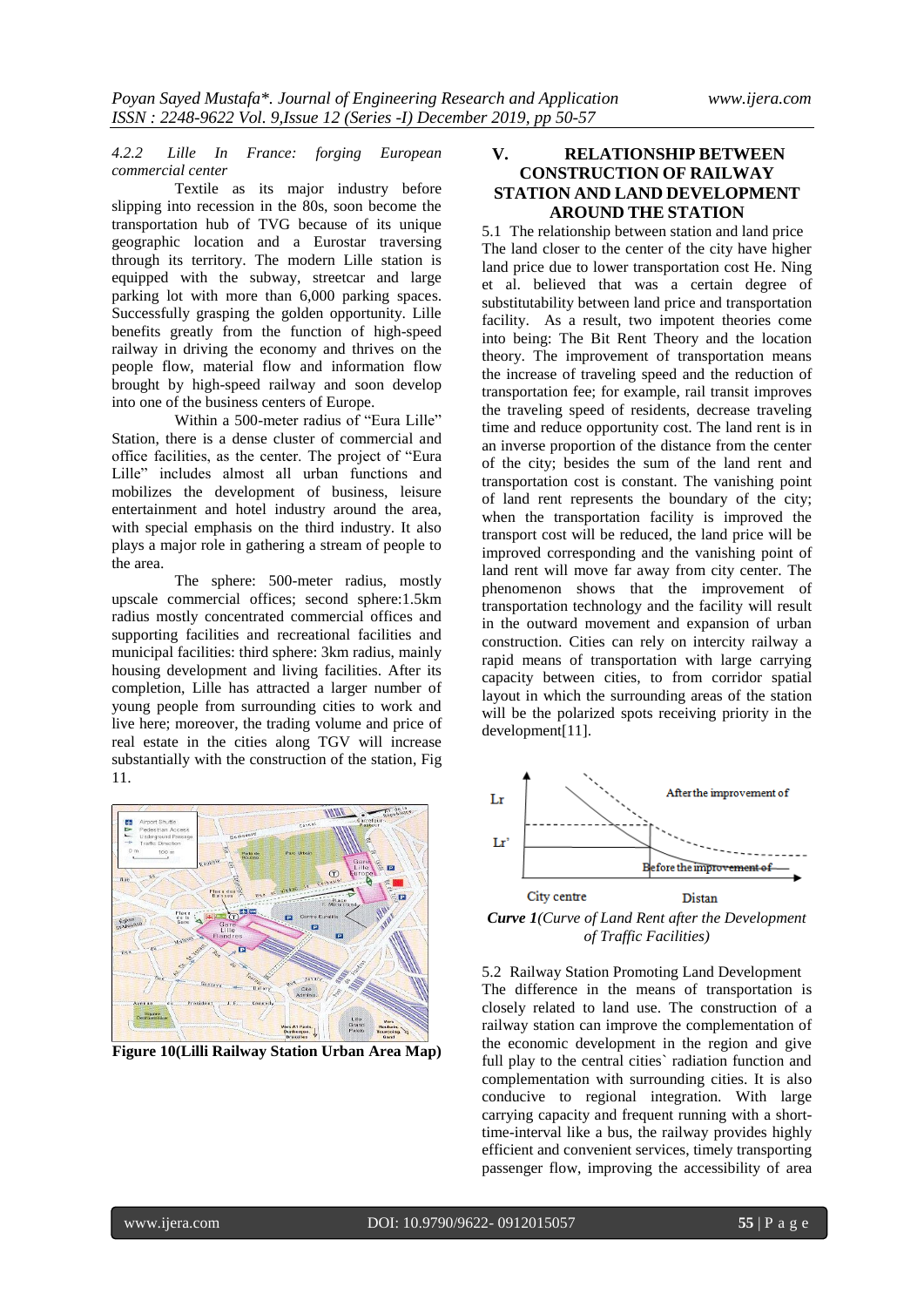along the railway and upgrading urban structure [11].

# **VI. PLANNING MANAGEMENT AND IMPLEMENTATION STRATEGY**

6.1 Mode of Operation

The development model should combine inter-city construction and property development. The development mode with government leadership and market participation will be the major mode of operation for inter-city railway in the future; for example, we can establish joint venture company (combining state-owned capital and private capital) to take full charge of the promotion, international cooperation land control, operation and management of the project and some relatively independent development in the planning such as the construction of infrastructure and public service facilities. The rest can be left to the market to allow market behavior to conduct the development and construction of the secondary market [11].

#### 6.2 Development strategy

*6.2.1 The timing of housing demolition and relocation and development*

(1) Consider on the whole and implement step by step: The construction of the intercity railway is a long process, which starts from housing demolition and relocation, investment promotion, to development and construction and finally putting into use. The whole process may last for three or five years at least, sometimes ten or even more years. Therefore, we need to take the larger view into account, and consider the whole plan and implement it step by step. Departments concerned should work together and cooperate with each other, take an active part in the construction of public government service platform and form the mechanism in which specialized company is responsible for operation and development under the guidance of the government [12]. We should make one overall planning and develop step by step on a long-term basis [11].

(2) Take good control and make a reservation and choose ideal time for development:

If the timing is premature for development in the near future, we should better take good control and make reservation, rather than haste for success at the cost of development quality and standards because we should have confidence that, with the improvement of economic situation and facilities like rail transit, the development prospect is rosy in the future; however, once we have conducted development with low quality, it would be very difficult to make amendments in the future[11].

(3) Actively improve development conditions and introduce scientific operation mechanism:

According to relevant domestic and foreign experiences, the improvement of infrastructure and other conditions in the surrounding area of intercity railway stations can effectively promote the value of land in the planned area and is very good for attracting strong developers. Consequently, the government should vigorously improve the development conditions within the planned area, including opening BRT (Bus Rapid Transit) routes and building rail transits, etc., so as to improve the convenience of transportation within the area and create a good investment environment. The author suggests that scientific operation mechanism shall be introduced and governments of different areas shall gather together to make decisions, clearly distinguish the relationship of rights, responsibilities, and interests among various parts in the development process of the station area and leave the concrete implementation to the company in charge of the development. In addition to the above, it is necessary to consider a number of other issues to provide prosperity for the residents of the area [11].

- Defects of the road line system resulting in the formation of narrow street lines.
- Development of slums and squatter settlements.
- Haphazard location of industries.
- Heavy traffic during the work hours of the day.
- Inadequate open spaces for parks and playgrounds resulting in unhealthy living conditions.
- Noisy atmosphere of the area.
- Uncontrolled development of the area.
	- Unhealthy living condition.

We should establish a specialized development panel with major leaders from the municipal government, introduce professionals to take full charge of the planning, development, construction and investment attraction of the project, cooperate and coordinate among various parties and jointly promote the implementation of the project.

(4) Strictly control the quality of development and modify the content of development without delay:

The area around the intercity railway station is the gateway of the city to the outside. The quality of development within the area will directly influence the image of the city; therefore, the author suggests that the quality of development should be controlled effectively while improving the development conditions in the planned area. In particular, the key areas should be developed by developers with good resources and strength, so as to ensure the quality of development. Appropriate plan positioning and overall design should be made to guarantee the high standard and good quality of the development project; the focus should be the